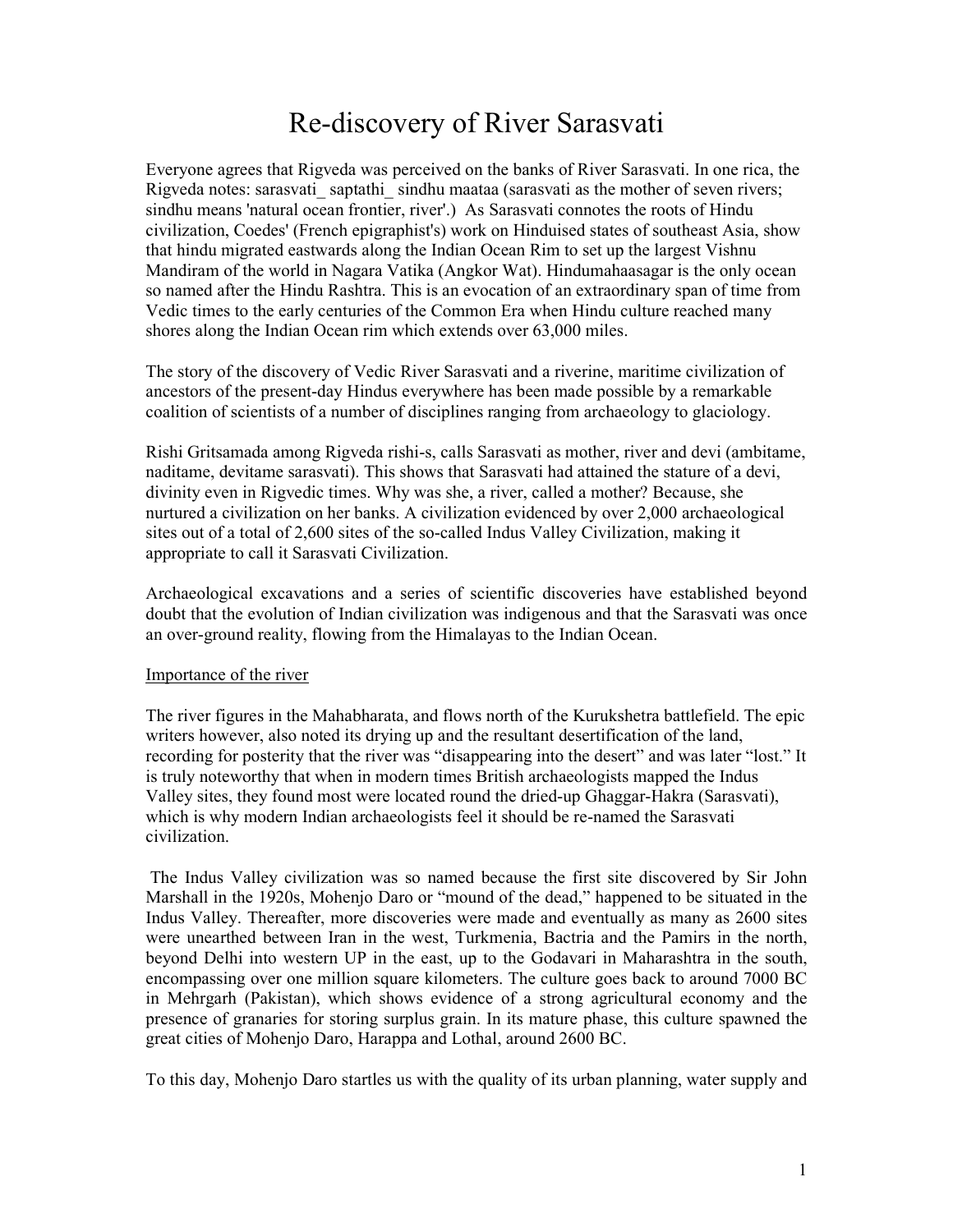drainage systems. The more recently discovered Dholavira created elaborate stone gateways and water harvesting structures, and is deservedly renowned for creating the world's first sign-board in the Harappan script. Lothal had a port with a dockyard and granaries. Yet by 1900 BC, the Indus-Sarasvati cities were being abandoned and an eastward shift in population took place. This is reflected in the Sanskrit literature, with increasing importance bestowed upon the Ganga and Yamuna. Saraswat Brahmins preserve a tradition of their southward migration, while Gaud Saraswat Brahmins say they came South via Gaud (Bengal) after the Sarasvati disappeared.

There is no evidence of invasion, or even substantial inward migration, but a population shift following the loss of a major water source.

It seems reasonable to conclude that the Rig Veda was composed by people who called themselves 'Arya' (noble) long before 2000 BC, when the Sarasvati was a mighty river, and that Harappa was one of their cities. One clinching evidence is the finding of the Vedic fire altar in several Harappan buildings (homes) and seals showing yogic meditation postures.

The discovery of Vedic River Sarasvati sounds the death-knell of an indological myth called Aryan Invasion/Migration Theory.

## How was River Sarasvati re-discovered?

The modern quest for the Sarasvati began in the 1970s when American satellite images showed traces of water channels in northern and western India that had disappeared long ago. Thereafter, Dr. Vakankar together with Moropant Pingle established the invisible river's route through satellite imagery and archaeological sites along its route. The Sarasvati project was vetted and cleared by eminent archaeologists and geologists, and an earnest search for the lost river launched in 1982.

For instance, in 1995, scientists of the Bhabha Atomic Research Centre (BARC) found that water was available in the Rajasthan desert at depths of merely 50 to 60 metres, as a result of which agriculture was possible even in the extreme summer months. The Central Arid Zone Research Institute (CAZRI), Jodhpur, mapped the defunct course of a river through satellite and aerial photographs and field studies. In fact, satellite imagery has given the river scientific teeth. It seems to have originated in Kailash Mansarovar and emerged on the plains from the Siwalik Hills at the foothills of the Himalayas in Himachal Pradesh, flowed through the Ghaggar valley in Haryana and the Rajasthan desert, on to Hakra in the Cholistan desert (Sindh, Pakistan), before reaching the Rann of Kutch through the Nara Valley and falling off into the Arabian Sea.

Since the Ghaggar Valley is eight to twelve kilometers wide at many places, it is obvious the Sarasvati was truly a great river. Earthquakes and floods changed the course of the Ghaggar and its tributaries frequently, and satellite imagery together with ground morphological studies confirm that it too originated in the Siwalik Himalayas before flowing into the Arabian Sea. This was the 'lost' Sarasvati. Scientific studies suggest it dried up around 2000 BC, which makes it a contemporary of the Indus Valley civilization, and gives the Rig Veda a greater antiquity than previously suspected, as the Sarasvati was a powerful river when the seers composed the Vedic mantra-s.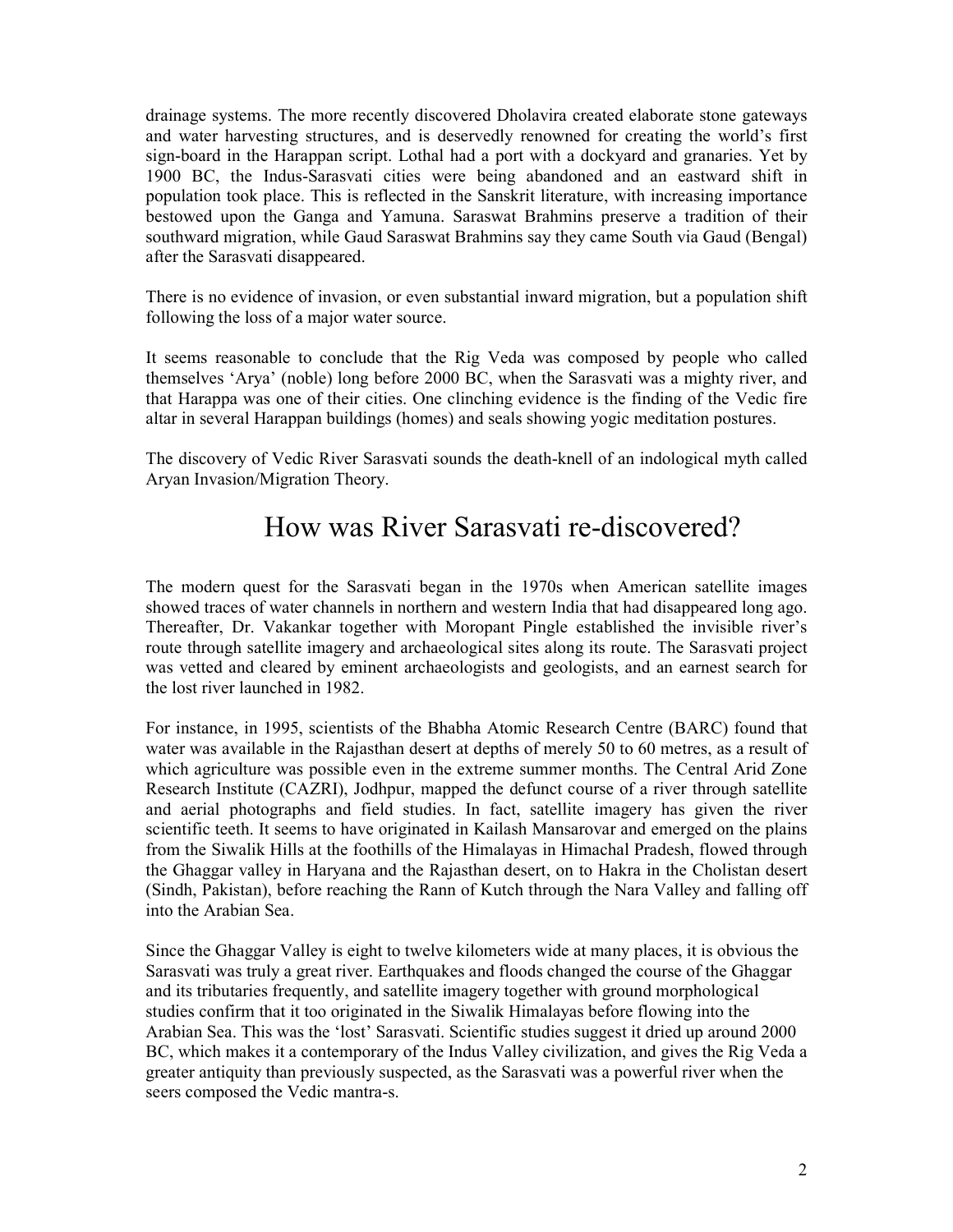After Dr. Wakankar's demise in 1996, the Vedic Sarasvati Nadi Shodh Pratishthaan, Jodhpur (regd.) continued the project, by roping in the Indian Space Research Organization (ISRO), whose chairman Dr. Kasturi Rangan and Regional Remote Sensing Services Centre (RRSSC) director Dr. J.R. Sharma displayed a gratifying interest in the project. The Jodhpur RRSSC conducted three major scientific seminars on the subject and analyzed satellite images of IRS 1-century, thus mapping the entire course from Kailash Mansarovar to Gujarat.

Meanwhile, after the Pokharan blasts on 11 May 1998, the Isotope Division of the Bhabha Atomic Research Centre (BARC) led by Dr. S.L. Rao took water samples from 800 deep wells within a radius of 250 kms. of Pokharan. Their findings, published in Current Science, showed there was no nuclear contamination of the ground-waters. Normally, when a neutron or hydrogen bomb implodes (3 bombs were imploded), huge amounts of tritium (an isotope of hydrogen H3) are released. Yet the tests showed very small traces of tritium, which are normally found in any body of water together with H2O, a tribute to the meticulous care with which Indian scientists conducted the tests.

BARC also made some amazing discoveries. First, the waters tested were potable; second, they derived from Himalayan glaciers; third, they were between 8000 to 14000 years old; and finally, the waters were being slowly recharged through aquifers from somewhere in the north despite the fact that records showed only very scanty rainfall in the semi-arid region of Marusthali. BARC thus confirmed ISRO findings about the river, and this was an unintended fallout of Pokharan!

Archaeologists from the Shimla Circle did excellent work in 2003-2004, reporting three sites and a Buddha vihara in Adi Badri alone. Dr. Vijay Mohan Kumar Puri, an expert on Himalayan glaciers, reported finds of metamorphic rocks on the terraces created by Himalayan glacial River Sarasvati and proved that Adi Badri was the site where the river entered the plains from its Himalayan home. Adi Badri is just 20 kms. from Jagadhri (Yamuna Nagar) and 70 kms. from Dehradun (Paonta Saheb) or Kurukshetra. Further, Dr. Puri proved the origins of Sarasvati from Rupin-Supin glaciers north of Paonta Saheb, where a Yamuna tear occurred on account of plate tectonics and caused a lateral shift of the Shiwalik ranges and consequent eastward migration of the Yamuna, a tributary of Sarasvati, taking the Sarasvati waters to join the Ganga at Prayag and create the Triveni Sangam.

These excavations proved that Adi Badri was the spot where a Himalayan glacial river entered the plains. The Sarasvati originated from the Svargarohini glacier mountain. Already the revived river has reached upto Danan in Barmer, Rajasthan, and will reach the Rann of Kutch in a few years. Plans are already afoot to take it upto the Sabarmati with S'arada (Mahakali-Karnali) river glacial runoffs.

Given the magnitude of the findings, scholars like Dr. Karan Singh and Dr. Kasturi Rangan suggested the Ministry for Culture examine the Vedic texts and the work done by ISRO to prove the course of the River Sarasvati. There is a case for expediting the project, through excavations to reveal the evolution of civilization on the banks of the river.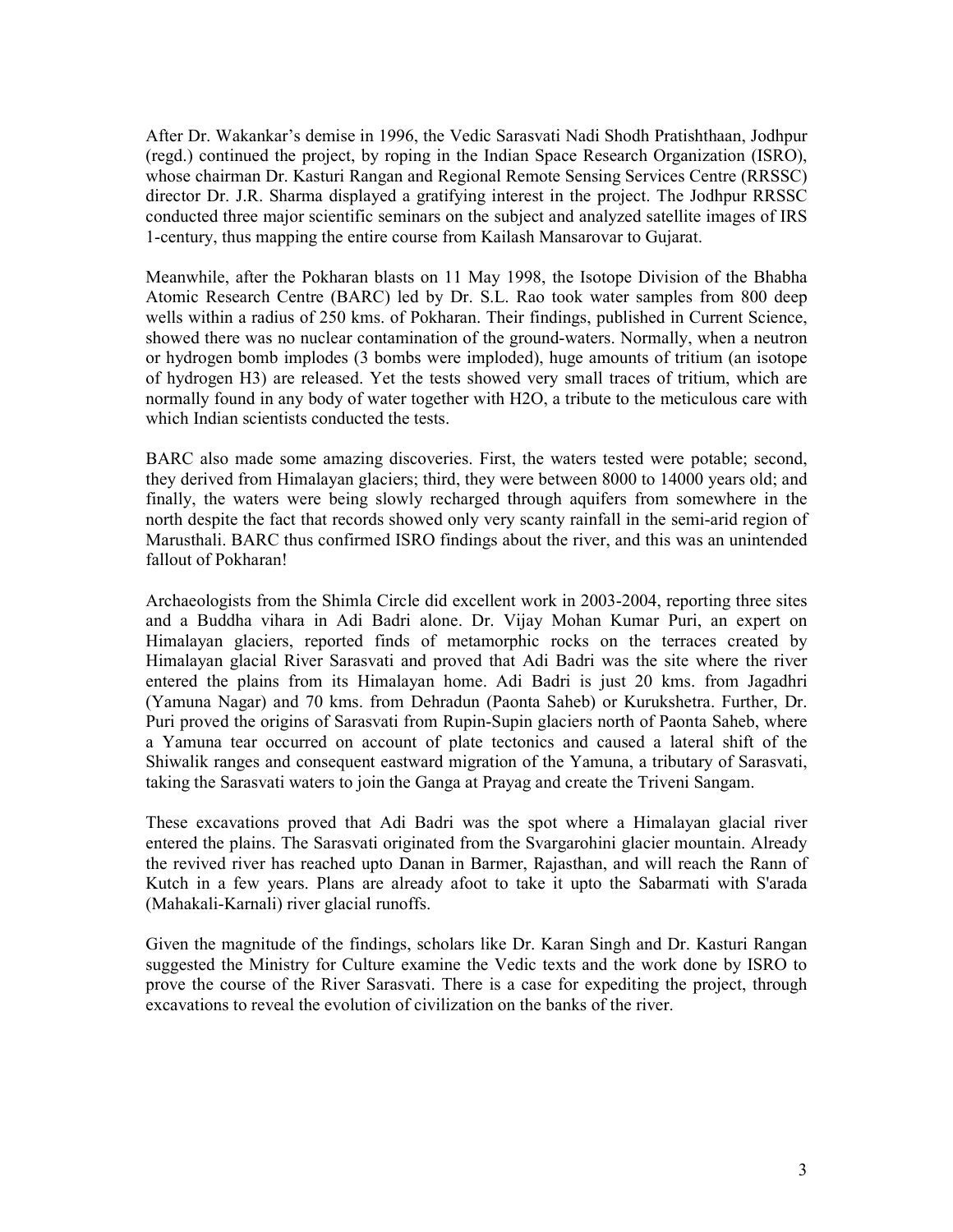# Re-birth of River Sarasvati and National Water Grid

Projects related to the re-discovery of Vedic River Sarasvati have been transformed as projects to revive the great river to fulfil the water supply needs of 20 crore people in Northwest India and to make the Thar desert fertile again. These projects have also led to the demand for a National Water Grid to make every river of India a perennial river and provide water for everyone, for generations to come.

Dr. D.K. Chaddha, Chairman, Central Groundwater Authority, Union Ministry of Water Resources, validated BARC findings of potable water 30 to 60 m. below the ground, through ground morphological studies. A Rs. five crore Sarasvati Project was sanctioned to drill test tubewells along the identified course. ISRO located the test sites on the basis of a palaeochannel (old course) shown in satellite images; the existence of a tectonic fault line; and the proximity to an archaeological site.

Dr. S. Kalyanaraman, director, Sarasvati Nadi Shodh Prakalp, author of a seven-volume encyclopaedic study of the river, pointed out that there are over 2,000 archaeological sites along the banks of the Sarasvati as compared to only 600 on the banks of Sindhu. The sites identified by ISRO were drilled in 25 places, with special drilling equipment from Japan, in order to precisely position the drills based on latitude and longitude data provided on toposheets. Barring one drilling due to faulty positioning of the drill, all explorations were successful and yielded sustainable tube wells at a depth of merely 30 to 60 meters, with potable water. Dr. K.R. Srinivasan, Director, Central Groundwater Board, explained in a detailed monograph that it was possible to create one million sustainable tube wells in central Rajasthan alone of the Sarasvati River basin, a project taken up by the state Government.

Sustainability of these tube wells necessitates a recharge through the surface waters of the Rajasthan Canal, which is being extended into Gujarat. In turn, Gujarat will share some Narmada waters with Rajasthan. It is an irony that while Punjab and Haryana dispute over the Sutlej-Yamuna link canal (SYL), Punjab has been forced to release waters into the Sarasvati Mahaanadi Roopaa Nahar in order to save the dams which are located on fault-lines crisscrossing the entire Sutlej-Beas river basin, on account of ongoing plate tectonic activity. Thus, waters are flowing in the 40 feet wide, 12 feet deep Sarasvati nahar, causing the sand dunes to disappear as the banks of the reborn Sarasvati are greened by forests! Nearly 10 lakh acres of land has already been brought under cultivation.

At present, State Governments are showing more interest in the Sarasvati than the Centre. In October 2004, a Sarasvati Sarovar in Haryana was dedicated to the nation, and on Karthik Purnima the following month itself, more than two lakh pilgrims took a sacred dip in the waters of the 83 m. long, 83 m. wide and 11 ft. deep Sarovar. The waters were harvested through eleven check dams, an example of water-shed management and also ecological conservation of forests, apart from the development of a Vedic herbal garden.

As of now, it will take about two years for the waters of the Sarasvati to reach Gujarat. The interlinking of rivers as part of the National Water Grid is also presently left mainly to the initiative of State Governments, as witnessed in the moves to start Kali-Parbati Sindh-Chambal and Ken-Betwa link projects. A revivified Sarasvati has the power to magically transform the face of north-western India. The river will flow up to Sabarmati (Ahmedabad)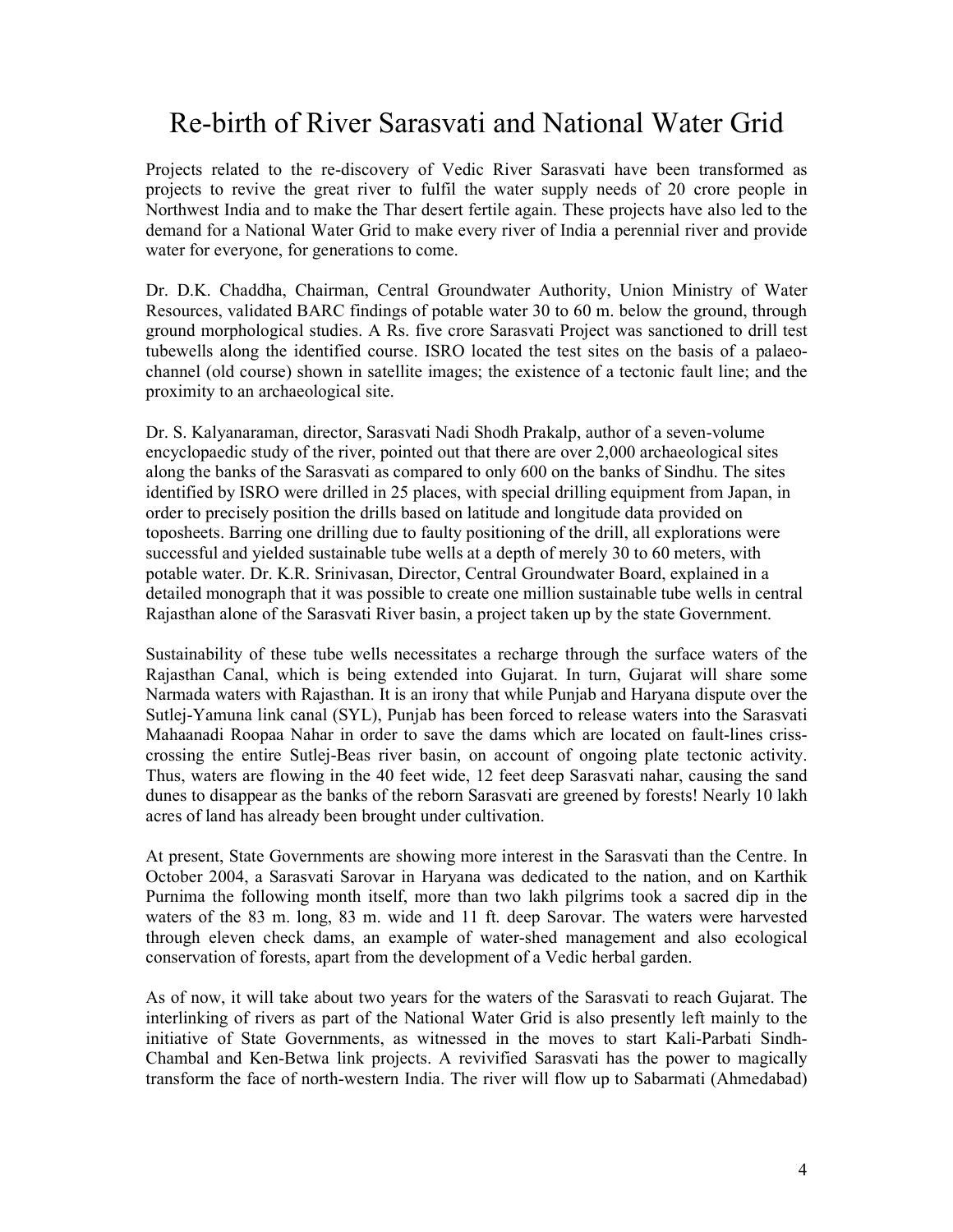river once the Mahakali-Karnali-Sharada waters are transported across an aqueduct over the Yamuna and linked with the Sarasvati.

President Dr. A.P.J. Abdul Kalam has expressed interest in the potential this heritage river has to revive the regions through which it will flow. After visiting the Sarasvati Darshan Exhibition at Jagadhri, Yamuna Nagar, on 20 April 2003, Dr. Abdul Kalam invited experts associated with the project to make a presentation regarding the archaeological artifacts recovered from various digs as well as the findings through satellite images. A delegation led by Dr. S. Kalyanaraman explained how scientific investigations proved the historical existence of the river.

The Sarasvati springs from Himalayan glaciers in Har-ki-dun in Uttaranchal and emerges at Adi Badri, a sacred spot 30 km. north of Jagadhri, through the foothills of the Shiwalik ranges. About 5000 years ago, the river traversed a distance of over 1600 km., through Himachal Pradesh, Haryana, Punjab, Rajasthan and Gujarat, to reach Sindhu Sagara at Prabhas Patan (Somnath), as asserted in the Mahabharata and other ancient texts. Then, around 3500 years ago, tectonic changes caused river-migration and the desiccation of the river, which has been convincingly established through satellite image analyses, geomorphological studies, BARC findings based on tritium analysis of ground-water resources in the Sarasvati River Basin in the Rajasthan Marusthali desert, which will support construction of over one million tube-wells for potable water after recharging the groundwater aquifers using surface channels of the reborn river. This is a \$120 billion project that is part of the proposed National Water Grid.

Thus, what began as a historical quest for a supposedly mythical river has materialized as a reality with the potential to transform the lives of peoples along its route, once again, as in the past. The Sarasvati can make the water-starved north-west fertile and transform the desert into verdant pastures, as the Rajasthan Canal draws waters of the Sutlej and Beas from the Harike Reservoir and takes them up to Danan in Barmer district. The foundation tower at Mohangarh (55 km. west of Jaisalmer) calls the 40 feet wide channel Sarasvati Mahanadi Roopa Nahar, because the Sutlej was originally its tributary.

The National Water Development Agency plans to extend this canal up to the Rann of Kutch and the Sabarmati by adding Sharada waters through an aqueduct across the Yamuna, thereby creating a National Water Grid. Thus, waters from Mansarovar can reach Sabarmati by constructing a 200 km. channel.

### Sarasvati old and new: work to be done

Having inspired and facilitated the rich cultural and material civilization of the Vedic 'Arya' people, the Sarasvati was immortalized by her grateful offspring as Goddess of knowledge and wisdom.

Given the tangible reality of the river, it is worth looking at the archaeological finds made in the Sarasvati Basin and contiguous areas, and see the connection between the ancient settlements and the river's course. During 2002-2003, the Archaeological Survey of India (ASI) decided to excavate major sites from over 2,000 sites identified after establishing the entire 1600 km. course of the river from the Himalayas to Gujarat. Some major sites thus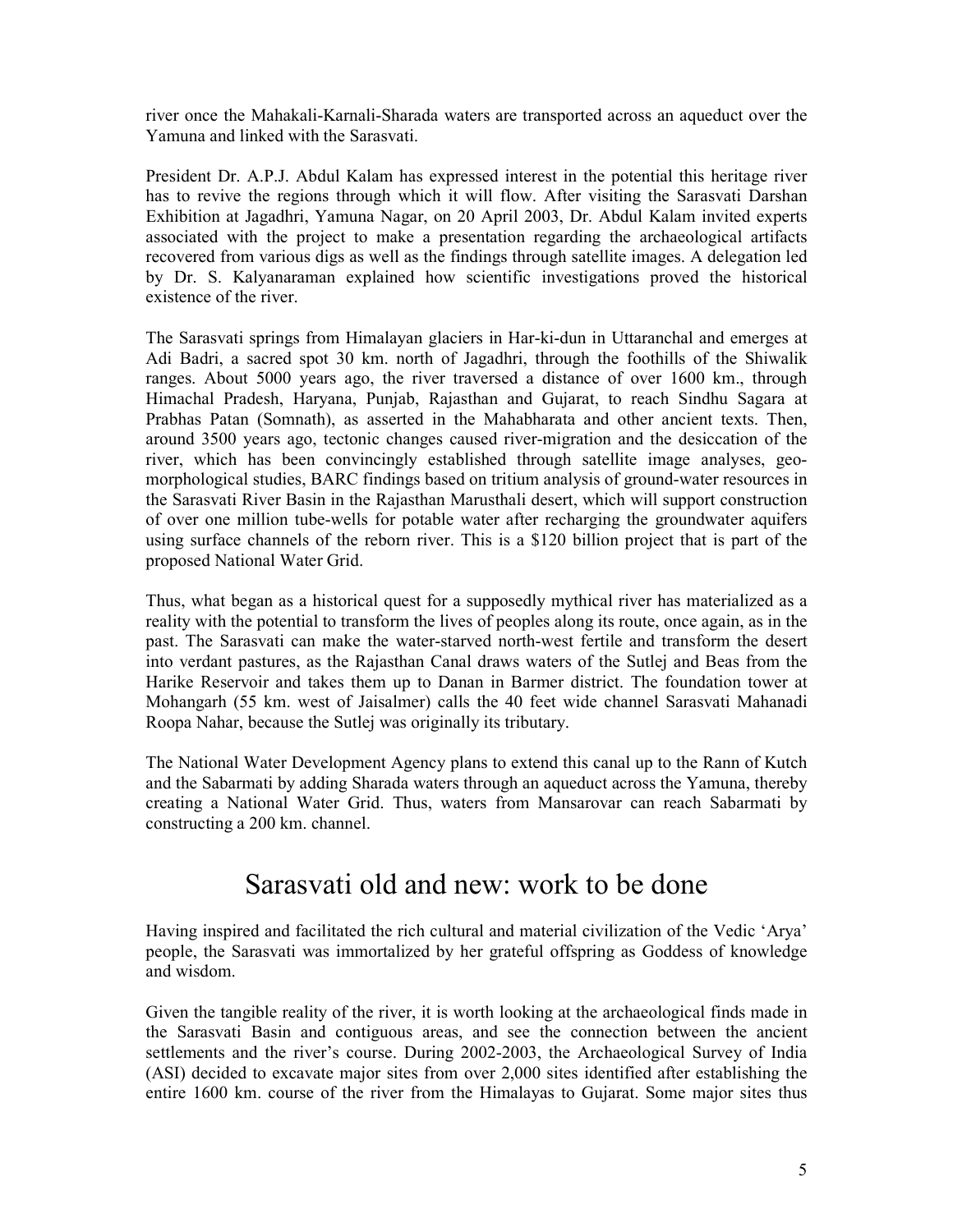identified included Adi Badri, Bilaspur, Sadhaoura, Mustafabad, Bhagawanpura, Thanesar, Raja-Karn-ka Qila, Mirzapur, Pehowa, Kalayat, Kaithal, besides ongoing excavations at Banawali, Rakhigarhi and Dholavira. These excavations are now establishing the cultural chronology of India's ancient past.

Investigations by the Geological Society of India show that nearly 4000 years ago plate tectonics caused migration of Sarasvati's tributary rivers, the Sutlej and Yamuna. As a result, the Yamuna captured the waters of Sarasvati at Paonta Saheb in Himachal Pradesh (this is the origin of the story of Balarama changing the course of the Yamuna by pulling the river towards him with his plough!). Then, taking a tear in the Shiwalik ranges, the Yamuna migrated eastwards to join Ganga at Prayag, forming the eternal Sangam of three rivers, one of which is 'invisible.' As for the Sutlej (Sutudri of the Rig Veda), it took a 90-degree turn at Ropar, 50 km. north of Chandigarh, and migrated westwards to join the Sindhu.

In our contemporary era, there is a real chance that the primordial river may be reborn and flow 1600 km. from Kailash Mansarovar to Somnath (Prabhas Patan). In May 2004, the ASI excavated an ancient terrace of the Sarasvati and found high-grade metamorphic rocks belonging to the palaeo-glaciated regions of the Central Himalayas. A terrace is a level shelf of land interrupting a declivity, i.e., steep slopes above and below.

At Nausharo (Pakistan) two terracotta figurines of female figures were unearthed. The neck ornaments were painted golden-yellow, the hair black, while the parting of their hair was pigmented red (to simulate the sindoor of married women), and these powerfully indicate the sheer continuity of Indic culture from its origins 7000 years ago. At a conference of the World Association of Vedic Studies (WAVES), 2003, Prof. B.B. Lal revealed that a journalist was tutored to ask him if the figurines could have been forged by interested parties seeking to prove the convergence of the Vedic and Sarasvati civilizations! Prof. Lal replied that the images were found by French archaeologist Jarrige, in Pakistan, so the question should be directed to them!

S'ivalinga were also found at Harappa and terracotta models in Kalibangan. So was s'ankha wide bangle found at Nausharo dated to 6500 BCE. The s'ankha industry is a continuing industry for the last 8500 years. At Tiruchendur (Gulf of Mannar), the total turnover of West Bengal Handicraftd Dev. Corpn. is Rs. 50 crores acquiring s'ankha to make s'ankha bangles which are a must in every bengali marriage. No wonder s'ankha adorns the hand of Narayana and is used as Panchajanya by Srikrishna.

Today, Adi Badri in Haryana, where Sarasvati emerges on the plains, has been converted into a pilgrimage-heritage site with a 83 m x 83 m sarovar with bathing ghats, set in a scenic valley, under the benevolent gaze of the Adi Narayan, Kedarnath and Sakti Mantra Devi temples. Yet it is also a heritage site from the point of view of water-harvesting and watershed management. The Sarasvati waters, like those of the Ganga, are clear and pure and without any contaminants. President Dr. A.P.J. Abdul Kalam visited an exhibition near Jagadhri in April 2004, where satellite images, revenue records and other evidence was showcased to establish the reality of the river. Recording his impressions in the Visitors' Book, he wrote: "Delighted to see the hard work in realizing the reality of epic information."

Dr. R.S. Bisht, former director, ASI, who excavated Dholavira and supervised the search for the Sarasvati in 2001, emphasized that the Sarasvati was a reality: "The overwhelming